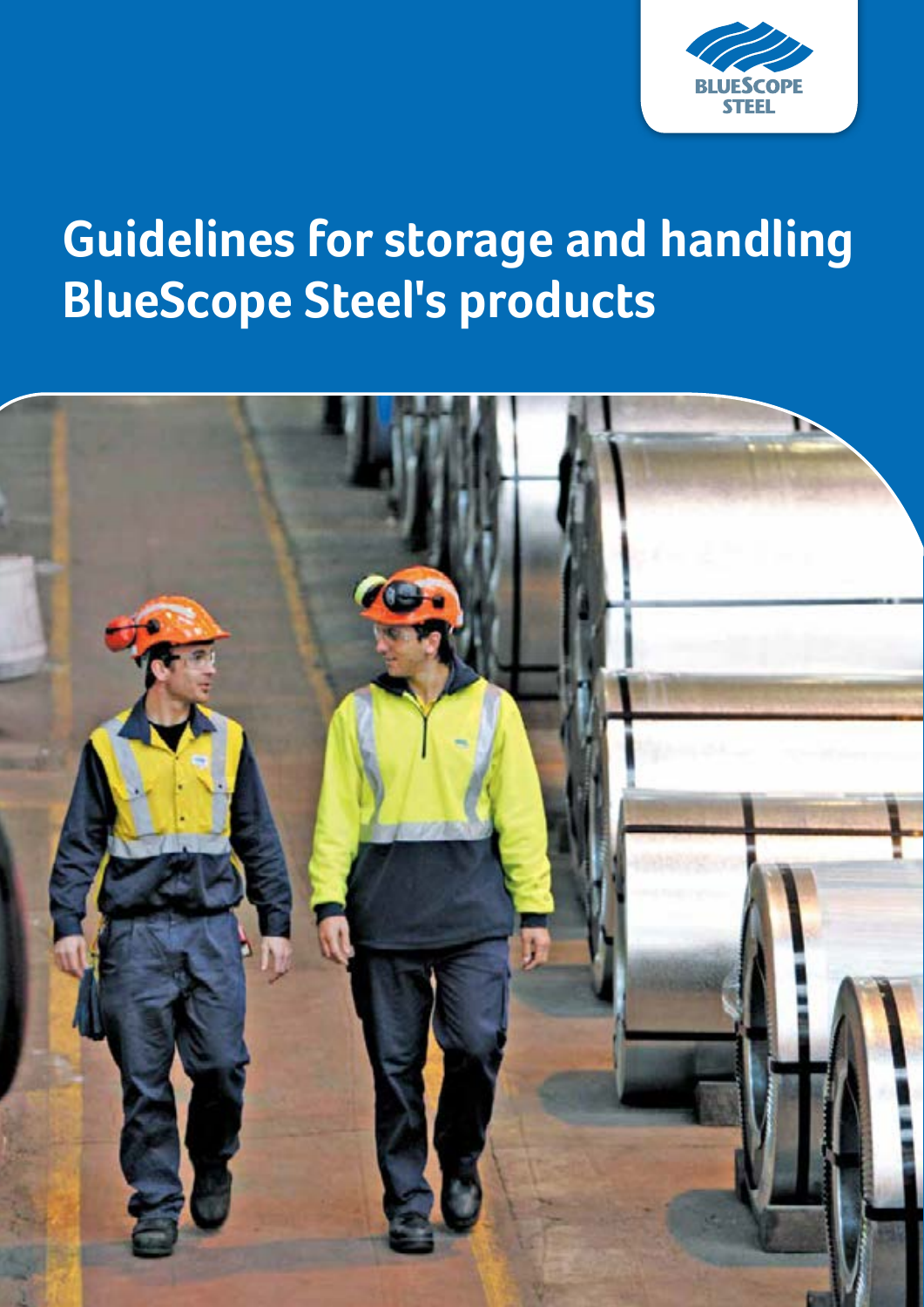

### **Contents**

| 1.0 | <b>Intent of this Publication</b>                           | $\ensuremath{\mathsf{3}}$ |
|-----|-------------------------------------------------------------|---------------------------|
| 2.0 | <b>Storage Methods</b>                                      | $\overline{4}$            |
| 2.1 | <b>Objectives to Consider in Storage System Development</b> | $\overline{4}$            |
| 2.2 | <b>Prerequisites for Safe Storage</b>                       | $\overline{4}$            |
| 2.3 | <b>Summary of Requirements</b>                              | 5                         |
| 3.0 | <b>Procedural Storage Systems</b>                           | $\overline{7}$            |
| 3.1 | <b>Coils - Bore Horizontal</b>                              | $\overline{7}$            |
|     | 3.1.2 Single-High Coil Storage                              | 8                         |
| 3.2 | <b>Coils - Bore Vertical</b>                                | 11                        |
| 3.3 | Plate and Sheet Packs (roll formed and flat steel)          | 13                        |
| 3.4 | <b>Mesh Products</b>                                        | 17                        |
| 3.5 | Long Products (rod, bar, beams, columns, etc)               | 17                        |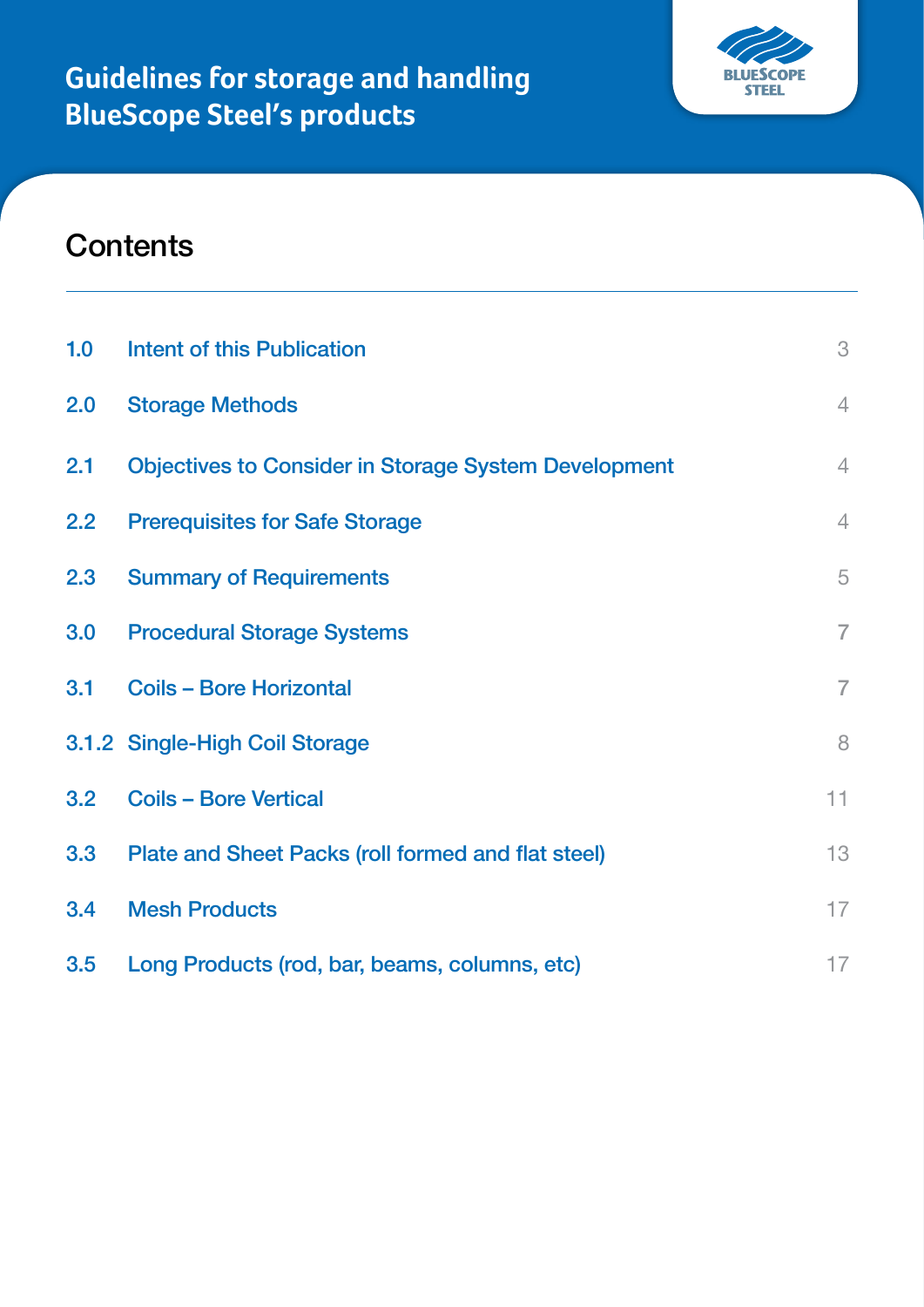

### 1.0 Intent of this Publication

BlueScope Steel provides these guidelines to customers as an input into the customers' risk assessment process for storage and handling of coil, plate, sheet and long products supplied by BlueScope Steel.

These guidelines provide only a general guide to the safe storage and handling practice for BlueScope Steel supplied products. They are not intended to be nor should they be relied on as a substitute for technical and professional engineering advice regarding the safe storage and handling of steel products in the particular circumstances of individual customers.

These guidelines are subject to the Disclaimer and Conditions of Use provided on page 20. Please read the Disclaimer and Conditions of Use before using these guidelines.

Advice for a particular situation/site can be obtained by contacting your account manager at BlueScope Steel or an appropriately qualified engineer.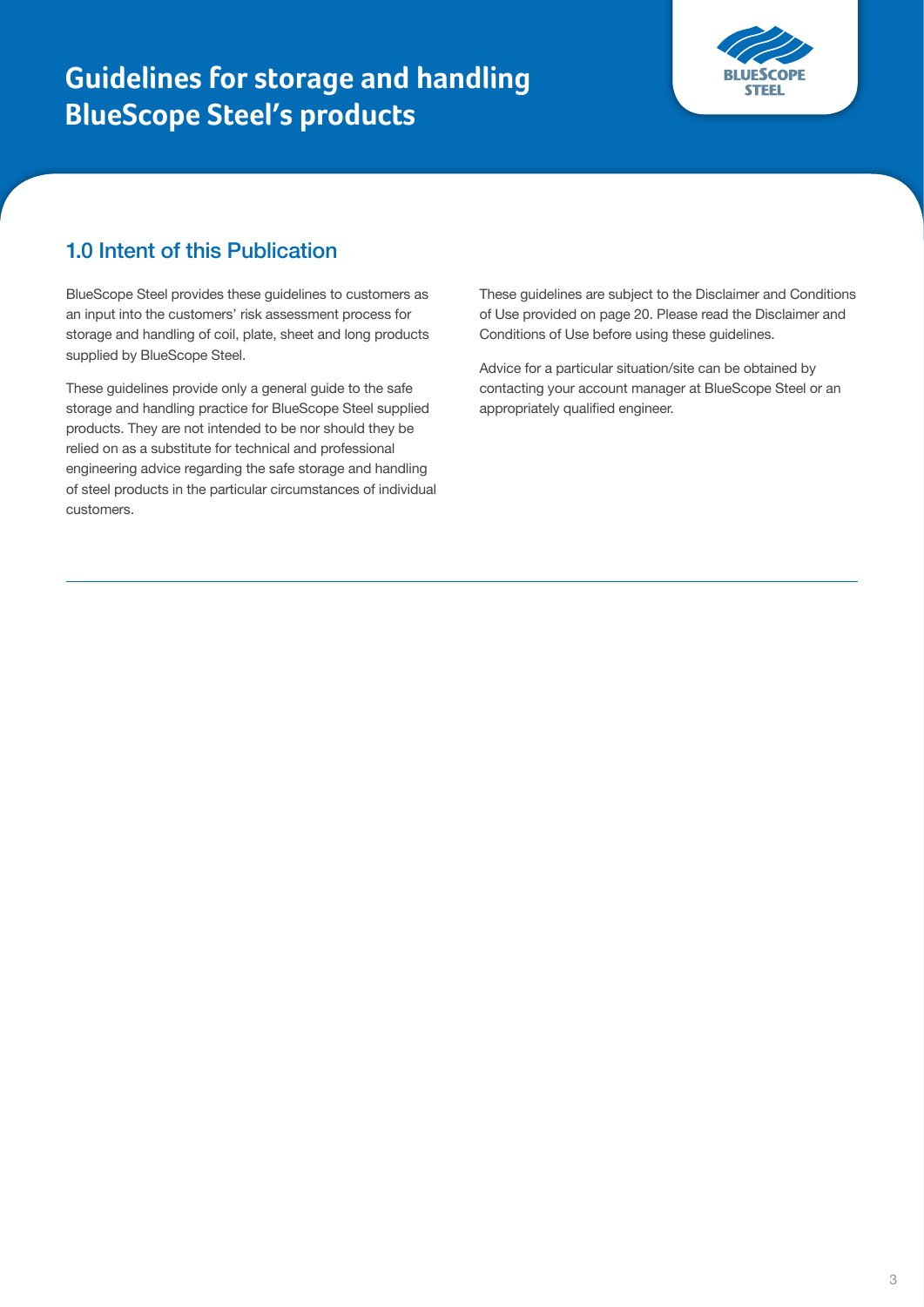

### 2.0 Storage Methods

There are two broad categories of storage systems:

#### **"Fully Engineered" Storage Systems**

The term "Fully Engineered" covers a wide range of systems. These vary from methods as basic as fixed chocks, to simple racks and lock-in chock systems, to high volume racking. Due to the wide range of options, this document does not cover these systems. Seek advice from a qualified engineer based on the circumstances of your particular situation or site before implementing any "Fully Engineered" storage system.

#### **"Procedural" Systems**

The term "Procedural" refers to those systems that rely heavily on procedures to achieve safe storage. Procedural systems cover the storage of product on a suitable floor, secured using predominantly temporary (movable) supports such as wooden chocks and dunnage.

*This document provides detail on procedural storage methods for different product types.*

### 2.1 Objectives to Consider in Storage System Development

There are many objectives to consider when developing a storage system for a particular site. This document focuses on the following key objectives:

- Minimising the risk of unintentional product movement: rolling, toppling, sliding, coil collapse (due to poor coil integrity i.e. soft or tight bore), etc
- Maximising safety and ease of product handling (in and out of storage). This includes minimising interaction between pedestrians and both the stored steel product and the mobile equipment used to handle it\*

While product quality, space and cost efficiencies are built into some of the alternative storage methods covered, the emphasis is on safe storage.

*\* Note that Procedural Systems often rely on people to place chocks and dunnage in close proximity to stored product and mobile equipment.*

### 2.2 Prerequisites for Safe Storage

- Products should always be stored on a stable, clean, dry, flat and level surface that is not subject to flooding or wet conditions. A suitably qualified engineer should assess the load bearing capacity of the floor. The storage space should allow adequate access for personnel and machines involved in material handling
- BlueScope Steel does not recommend multi-high stacking of bore horizontal coils without site-specific advice from a qualified engineer. Customers should not rely on this document for guidance in relation to multi-high stacking of bore horizontal coils
- Before storing product in earthquake prone areas (e.g. New Zealand) a qualified engineer should review the proposed storage arrangements. The recommendations in this document should not be adopted without confirmation from the engineer that they are appropriate for earthquake prone areas
- The correct chocking and stacking procedures should be followed at all times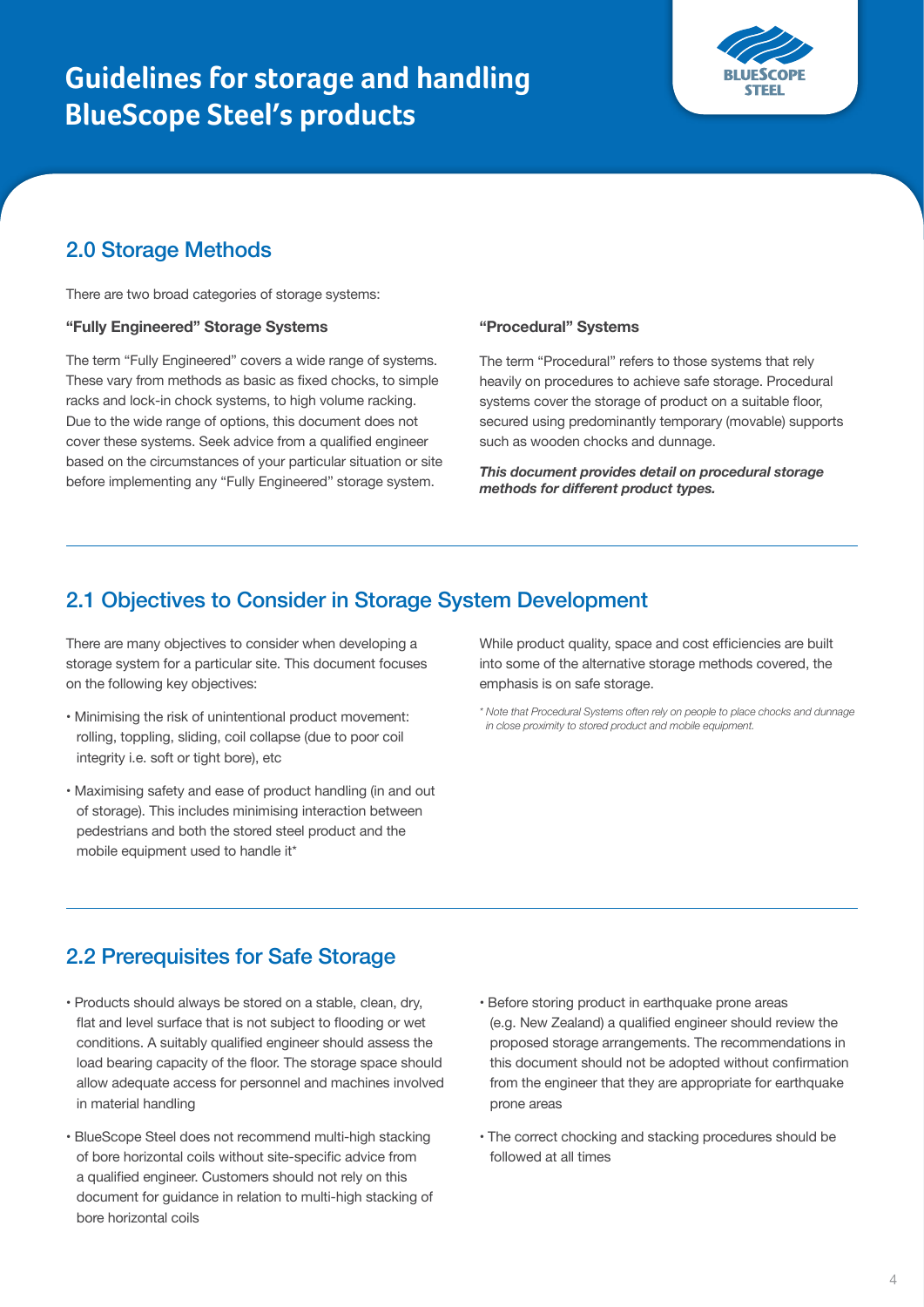

### 2.2 Prerequisites for Safe Storage (continued)

#### **Strapping**

- Strapping and the leading edge of some coils can be sources of stored energy and can spring out when cut or released
- Strapping on coils and packs may have sharp edges, particularly if the strapping is made from steel
- A Standard Operating Procedure (SOP) should be in place for cutting and handling strapping. The SOP should consider the potential for release of stored energy, the position of people (e.g. standing to the side when cutting), tools (e.g using long handled cutters), the order in which straps are cut (i.e. bore or circumferential first) and PPE (e.g. cut resistant gloves, arm-guards and face shield)
- Strapping on coils and packs should remain in place until the product is ready for use. In this document, strapping has only been omitted from the illustrations for clarity

### 2.3 Summary of Requirements

The following points summarise the requirements for the storage and handling of products. More detailed descriptions of the requirements can be found later in this document.

#### **All Products**

- Handling equipment should be certified to the appropriate local or international standard
- Safe Working Load (SWL) and maximum product dimensions that can be handled should be displayed on handling equipment
- Handling equipment should be designed or modified (and recertified) to prevent or reduce the unintended movement of product
- Procedures should be in place describing lifting methods and equipment to be used
- Risk assessments should be conducted on material handling activities
- Risk assessments should include unintended movement of product during handling
- Coils that are clock-sprung, 'soft' or egg shaped and poor integrity packs including those with broken straps or loose packaging, should not be stored or handled without a Standard Operating Procedure (SOP) or Job Safety and Environment Analysis (JSEA)
- Personnel should be trained in storage and handling operating procedures

#### **Bore Horizontal Coils**

- Coils with a diameter to sheet width ratio greater than 2.5:1 should not be stored bore horizontal without site-specific engineering advice
- Chock design should be engineered and certified
- Coils should be placed centrally on chocks
- Coils should be placed square and central in row
- All row ends should be chocked
- Fixed chocks should be used for row ends adjacent to high-risk areas
- Subsets of coils in a row should have end coils chocked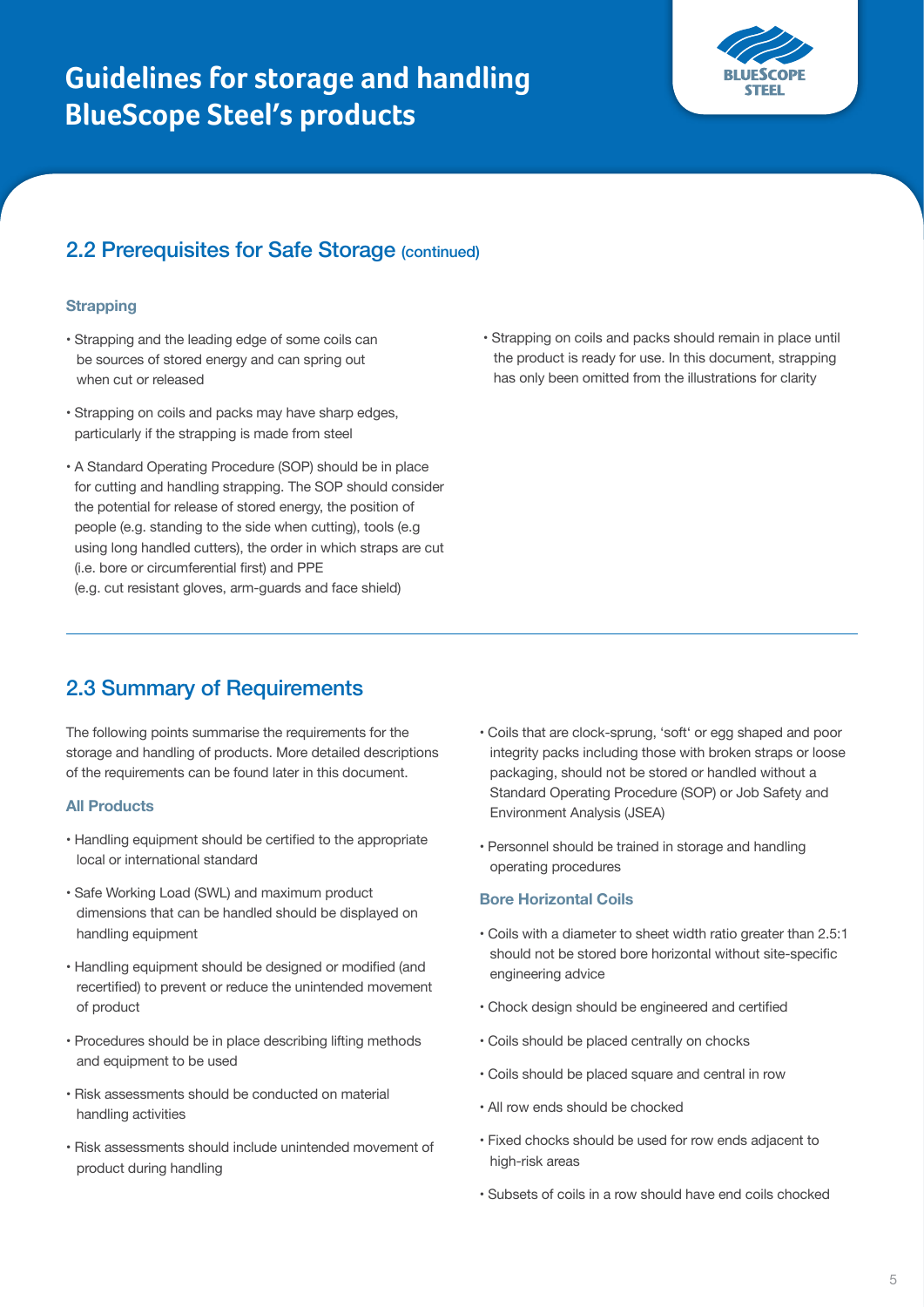

### 2.3 Summary of Requirements (continued)

#### **Bore Vertical Coil**

- The maximum stack height to width ratio should be 5:1, with a maximum stack height of 3.3 metres
- Coils should be stacked centrally above each other. The maximum offset allowed should be no more than 25mm
- The diameter of the top coil should be the same or less than the coil below it
- Dunnage length should be less than the coil diameter and of a uniform cross sectional size
- Dunnage should be equally spaced under the coil
- Coil should be placed centrally on the pallet

### **Plate and Sheet Packs (flat steel and roll formed)**

- All individual packs should be symmetrical and stable
- Dunnage supporting packs should be symmetrical and of adequate size to allow lifting/handling (nominally 75 x 75mm)
- Dunnage spacing should be nominally 900mm for transverse placement and 700mm for longitudinal placement
- Dunnage in stacks should be aligned
- Maximum stack height for packs between 100mm and 600mm wide should be twice the smallest support dimension
- Maximum stack height for packs greater than 600mm wide should be two and a half times the smallest support dimension
- Larger packs should not be stored on top of packs with smaller dimensions in either width or length
- Sheet or plate less than 100mm wide requires a site specific engineered storage solution

#### **Plate (including plain plate, floor plate, Q&T plate)**

- Plate should be stored flat/horizontally on level ground
- Plate should not be stored on its edge without site specific engineering advice and engineered racks
- Larger plate should not be stored on top of plate with smaller dimensions in either width or length
- Dunnage should be spaced to fully support plate
- Do not lift packs of plate with a magnet, as the packing straps are not designed to support the weight of the pack

#### **Long Products (rod, bar etc)**

- Long products should be stored on level ground and so that unintended movement is avoided
- Long products should not be stored as loose (un-bundled) product on top of each other without restraints to prevent movement. Site specific engineering advice should be obtained
- Do not lift bundles with a magnet, as the packing straps are not designed to support the weight of the bundle
- All beams and columns should be stored web horizontal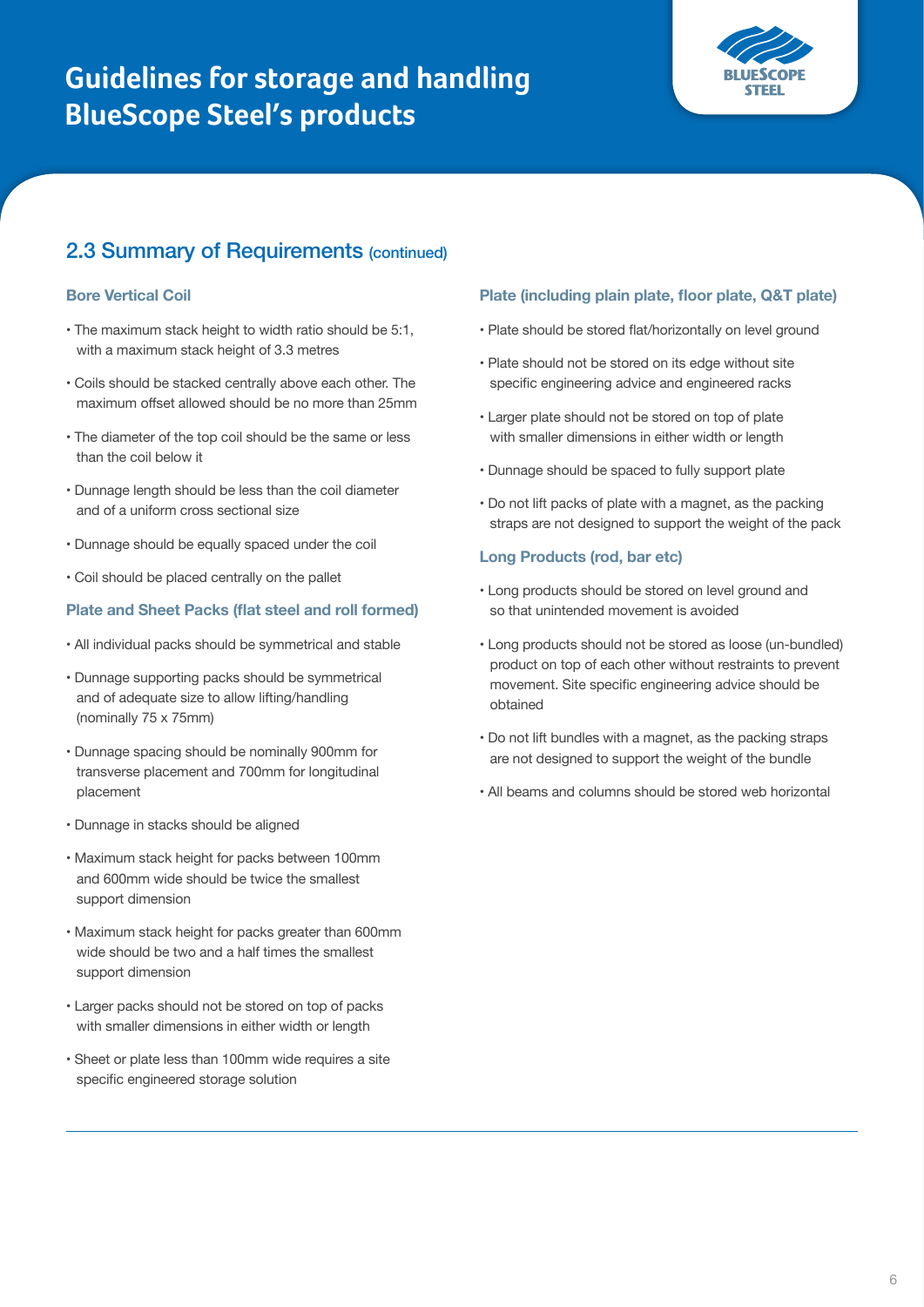

### 3.0 Procedural Storage Systems

#### **General**

This section covers methods for storage of product on a suitable floor, secured using temporary supports such as wooden chocks and dunnage.

Although referred to as Procedural Systems, engineering input is recommended, and in some cases necessary, to ensure safety in the individual customer's circumstances. Chocks and dunnage should be of an engineer certified design. Examples are included in section 3.1.

It is highly recommended that the guidelines contained in this document are assessed for relevance to the individual customer's circumstances and site characteristics and procedures that take into account those circumstances and characteristics be developed.

### 3.1 Coils – Bore Horizontal

#### **3.1.1 Multi-High Procedural Storage**

BlueScope Steel does not recommend bore horizontal, multi-high storage using procedural systems (i.e. two or three high storage of bore horizontal coils using loose wooden chocks for restraint) due to the increased risk of this storage method.

#### **Factors that can cause multi-high bore horizontal storage collapse.**

- Insufficient, lack of or inaccurate placement of coil chocks
- Failure to use either adequate end-stops or a properly designed chock to constrain coil product
- Improper floor surface e.g. painted, oily, uneven, not level or very smooth concrete, use of conveyor belting, sand or dirt on concrete surfaces
- Stacking over two-high and relying on an inadequate means of coil support
- Base coils too far apart
- Excessive variation in base coil diameters
- Placing larger diameter coils on top of smaller diameter coils
- "Shock Loading" during the stacking process i.e. lowering the second row coils down heavily onto the bottom row coils

Contact BlueScope Steel or a suitably qualified engineer for site-specific specialist advice.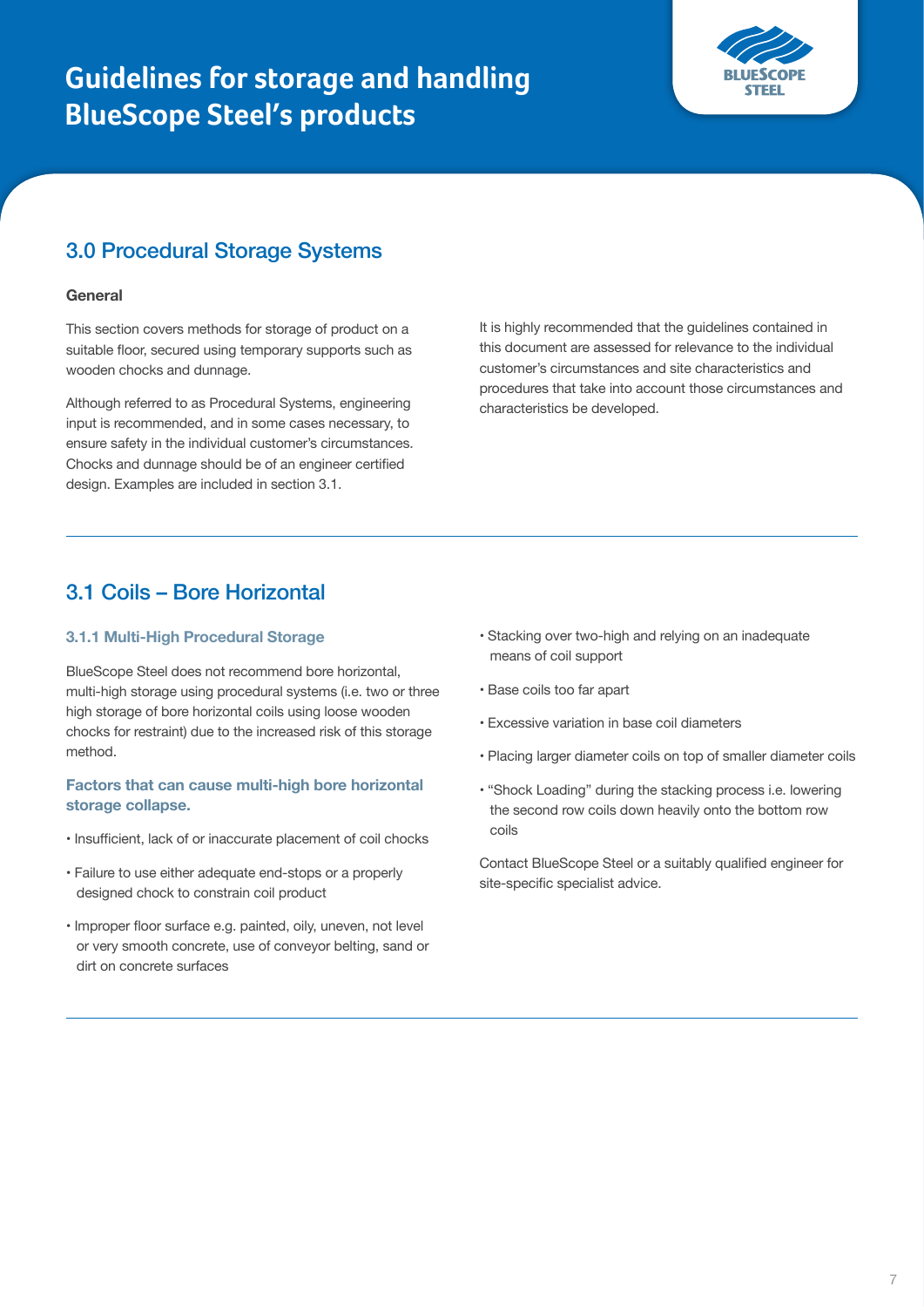

### 3.1.2 Single-High Coil Storage

BlueScope Steel recommends single-high storage, as it is the lowest risk storage method for all forms of product. It is the most common system, and the least sensitive to procedural breakdowns. In particular, single-high storage is strongly recommended in the following circumstances:

- For coils which are clock sprung or which have broken straps or loose packaging
- For electrical steel
- If dunnage (longitudinal) is used to keep coils off the floor

Single high storage removes the risk of multi-high collapse. However, there remains a risk that coils may roll or tip over due to floor slope or inadvertent push from coil handling activities. All coils should be restrained using the methods described in this section and utilising the appropriate chock design detailed in section 3.1.2d - Recommended Moveable Chock Details.

Single-high is also the recommended option for reducing the risk of product and pack damage.

#### **a. Coil Height to Width Ratio**

A recommended coil height (outside diameter) to width ratio of 2.5:1 is a critical item in designing safe storage. While the majority of this section deals with storage of bore horizontal 'wide' coil, the first section deals with storage of coils with height to width ratio of more than 2.5:1, in particular very narrow coils.

#### **b. Narrow Coils**

Narrow coils with height to width ratios greater than 2.5:1 present an unacceptably high risk (particularly of toppling over) when stored bore horizontal as a stand-alone coil. An engineered solution (such as support posts or racks) should be utilised or the coils should be down-ended to bore vertical, or be bundled (strapped) together for storage. If narrow coils are to be stored bore horizontal then they should be stored in racking that supports the coil on each side above its centre (Figure 1).

Handling of narrow coils also involves a high level of risk. Site specific procedures should be developed to identify and address risk and provide instructions for safe handling to operators.

The breaking up of consolidated packs or mults of narrow coils should only ever be carried out in a designated (engineered) rack (Figure 2) or area for doing this particular task.



**Figure 1:** An example of narrow coils in supported racks



**Figure 2:** A rack used for separating narrow coils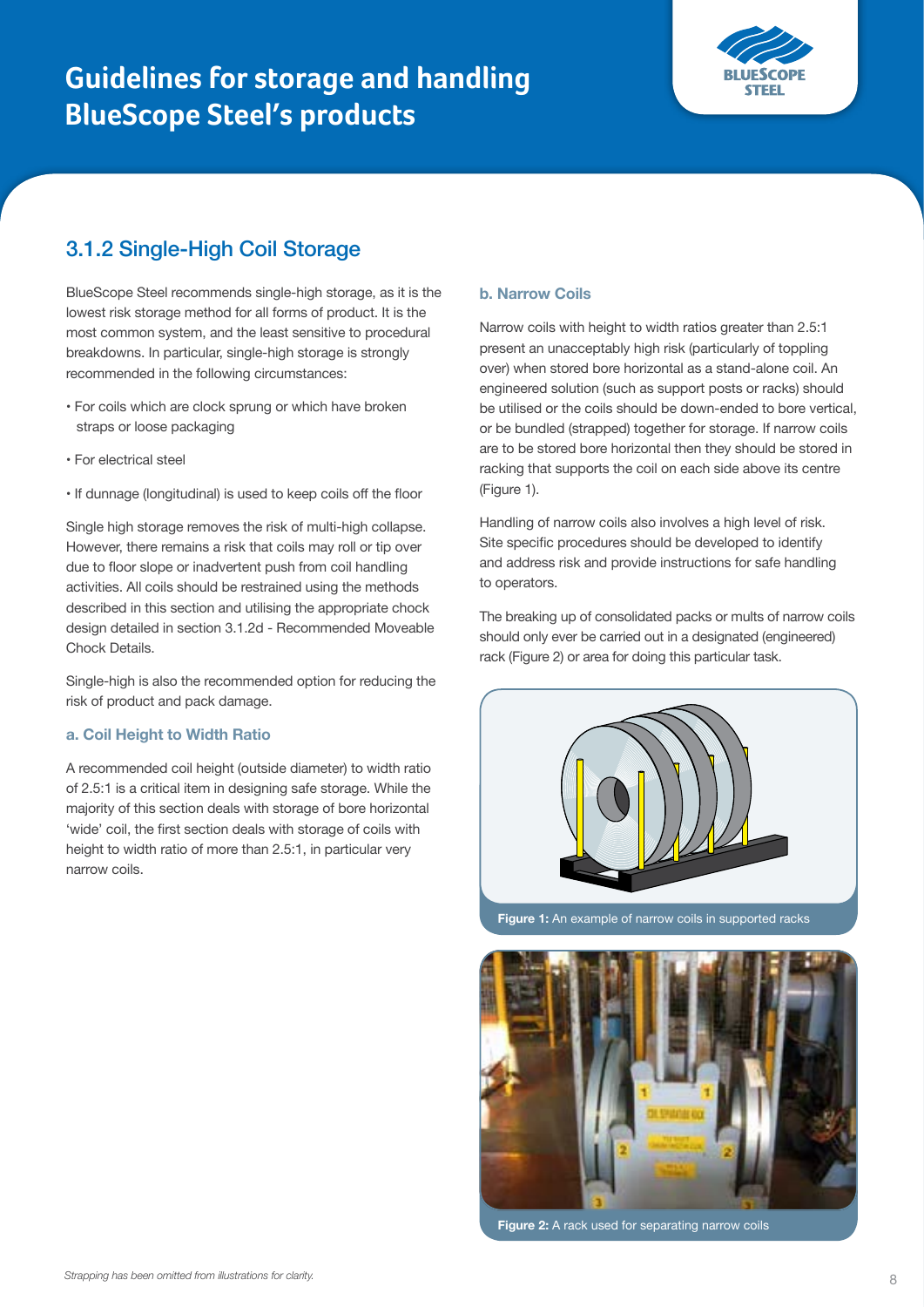

### 3.1.2 Single-High Coil Storage (continued)

#### **c. Coil Restraint**

All bore horizontal coils being stored, whether temporarily, short term, or long term, should be restrained in some way to prevent movement. Recommended methods of restraint are set out below.

In all high-risk areas, where coil rows run at 90° to pedestrian and traffic ways, a fixed chock system should be installed to restrain the row (for an example, see Figure 3b).

A **high-risk area** is any pedestrian or traffic pathway (regardless of frequency or exposure), toilets, offices, work-stations etc.

Where installation of permanent, fixed-chock systems is not allowed/desirable (eg leased warehouses), some type of semi-permanent system should be installed.



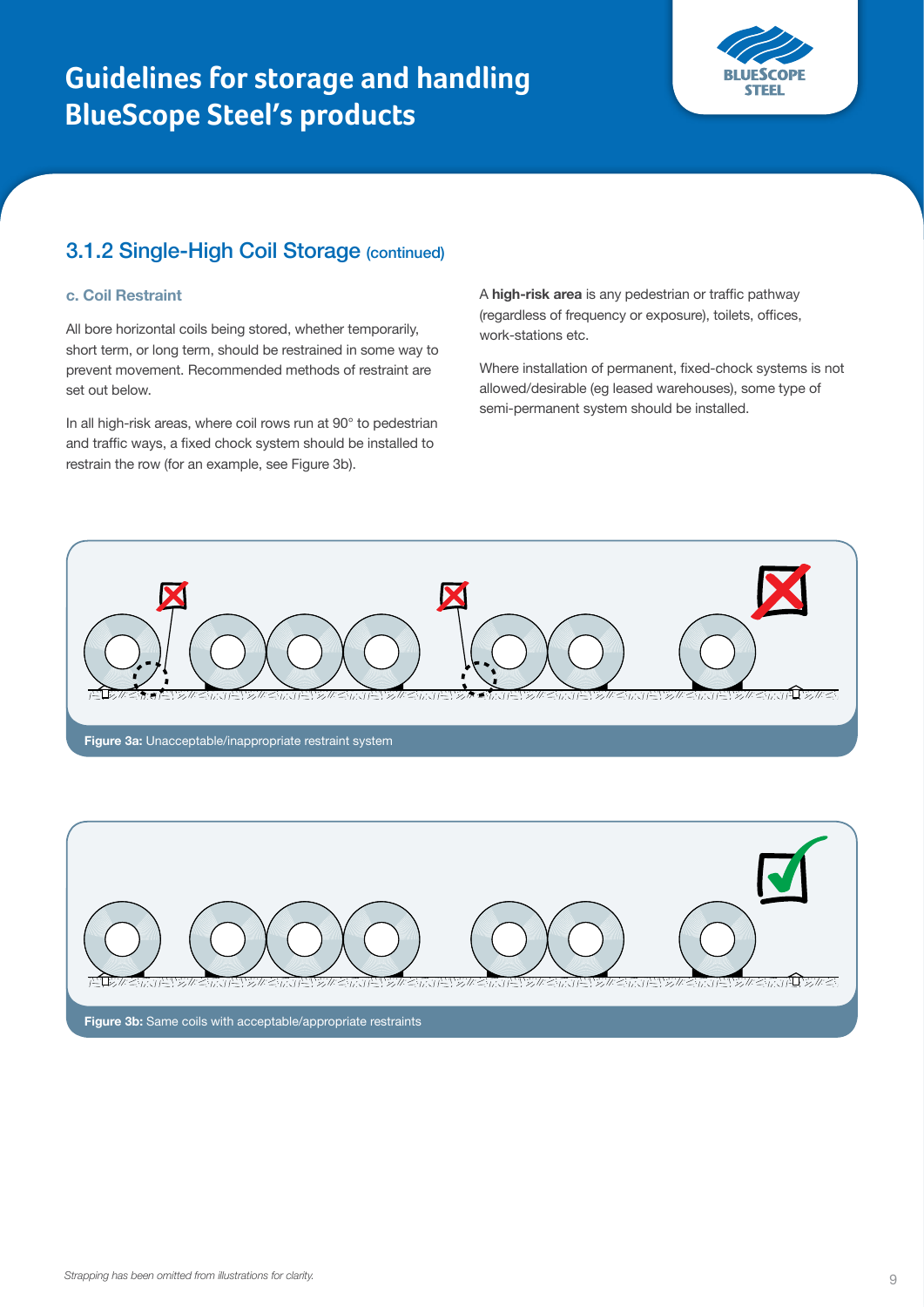

### 3.1.2 Single-High Coil Storage (continued)

The most suitable chock for coils is a function of the coil sizes and floor condition. (see Section d - Recommended Moveable Chock Details below).

The chock should be placed centrally and used with the diagonal side bearing against the coil. This allows a vertical face to be used to forcefully place the chock in the nip between the floor and coil circumference (see Figure 4a).



Alternatively, the chock may be placed with the diagonal face down. Provided that the chock is correctly chosen it makes no difference other than the ease with which the chock can be wedged into place (see Figure 4b).

Care should be taken to ensure that coils are placed square and centrally in plan view.

Coils should be stored at all times so that all strap joiners are not in contact with either the floor or another coil.



#### **d. Recommended Moveable Chock Details**

Following is a moveable chock design based on a concrete floor with wood float finish, in good condition, using F11 grade Hardwood (F11 grade hardwood is determined using AS2082).

If this material is not available, then an engineer should recommend a suitable alternative material that will meet, match or exceed this specification – particularly in relation to compressive and shear loading involved.

#### **Type A3 Standard Moveable Chock, Single High Coil Storage**

- Suitable for coils up to a maximum of 1510mm diameter diagonal face up; or 1620mm diameter, diagonal face down
- F11 Grade Hardwood
- Minimum Chock Length (Z): 600mm for coils up to 1200mm wide; 900mm for coils up to 1850mm wide
- Preferred chock length is 900mm or longer to suit the widest coils stored
- 21 degrees is the desired angle on the face
- Height  $(Y) = 57$ mm + X (recommended  $X = 10$ mm)
- $\cdot$  Tolerances: Y maximum = 60mm + X Y minimum  $= 54$ mm  $+ X$



stacking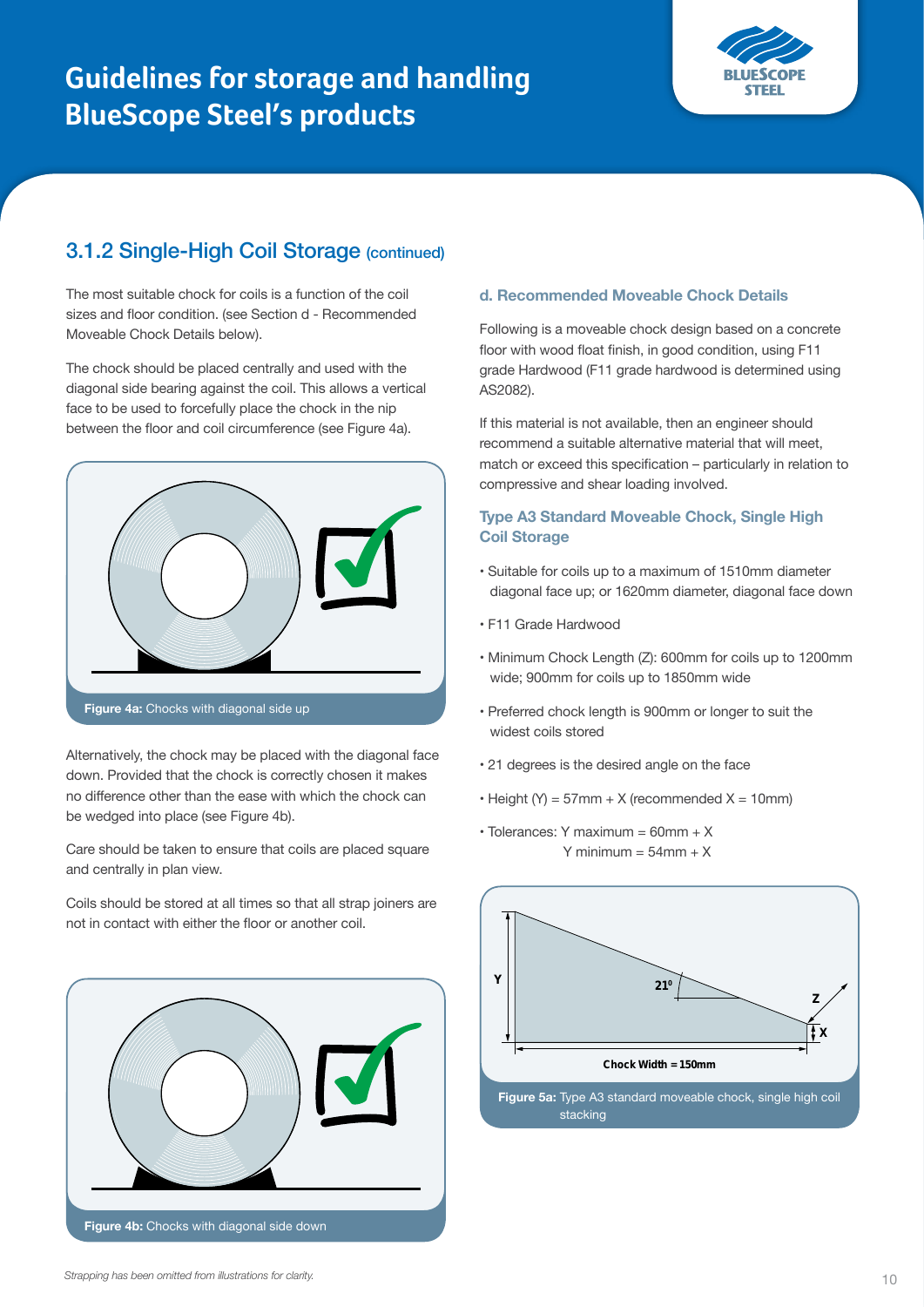

### 3.1.2 Single-High Coil Storage (continued)

#### **Type B3 Standard Moveable Chock, Single High Coil Stacking**

- Suitable for coils up to a maximum of 2010mm diameter diagonal face up; or 2160mm diameter, diagonal face down
- F11 Grade Hardwood
- Minimum Chock Length (Z): 600mm for coils up to 1200mm wide; 900mm for coils up to 1850mm wide
- 21 degrees is the desired angle on the face
- Height  $(Y) = 77$ mm + X (recommended  $X = 10$ mm)
- $\cdot$  Tolerances: Y maximum = 80mm + X Y minimum  $= 74$ mm  $+ X$



### 3.2 Coils – Bore Vertical

The maximum stack height to width ratio should be 5:1, to a maximum height of 3.3 metres (see Figure 6). The width referred to is the overall distance between the outside of both supports (either the dunnage or pallet bearers).

- Coil separators or dunnage should be hardwood, with the following requirements:
	- Length should be less than coil diameter
	- Should be uniform in size (nominal 75mm x 75mm preferred, 60mm x 60mm acceptable)
	- Should be equally spaced
- Coils should be stacked centrally above each other
- The maximum offset allowed, between the centreline of the base coil, should be no more than 25mm
- The diameter of the coil above should be equal to, or smaller than, the coil below



**Figure 6:** Heights limits for stacks of coils - bore vertical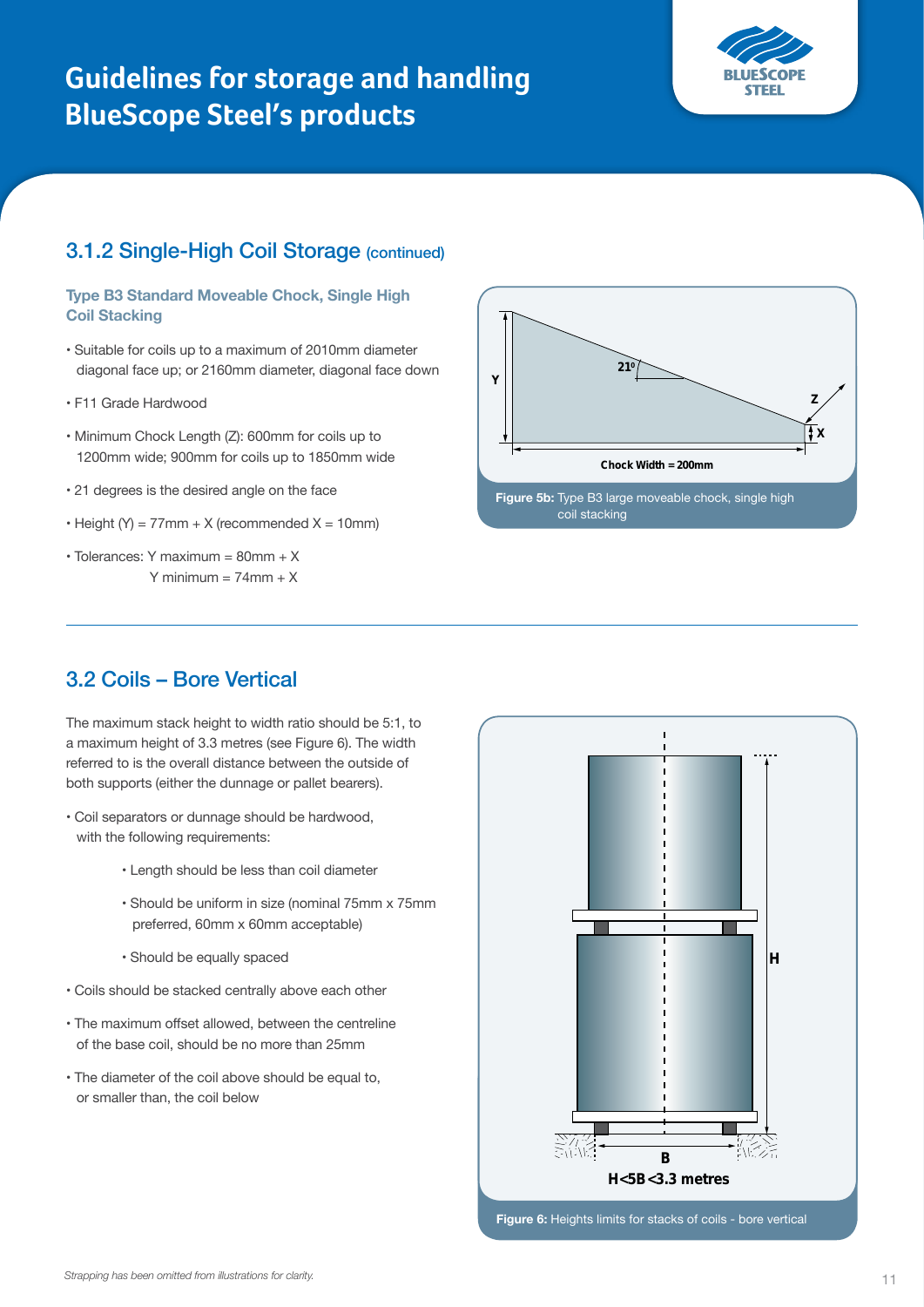



### 3.2 Coils – Bore Vertical (continued)





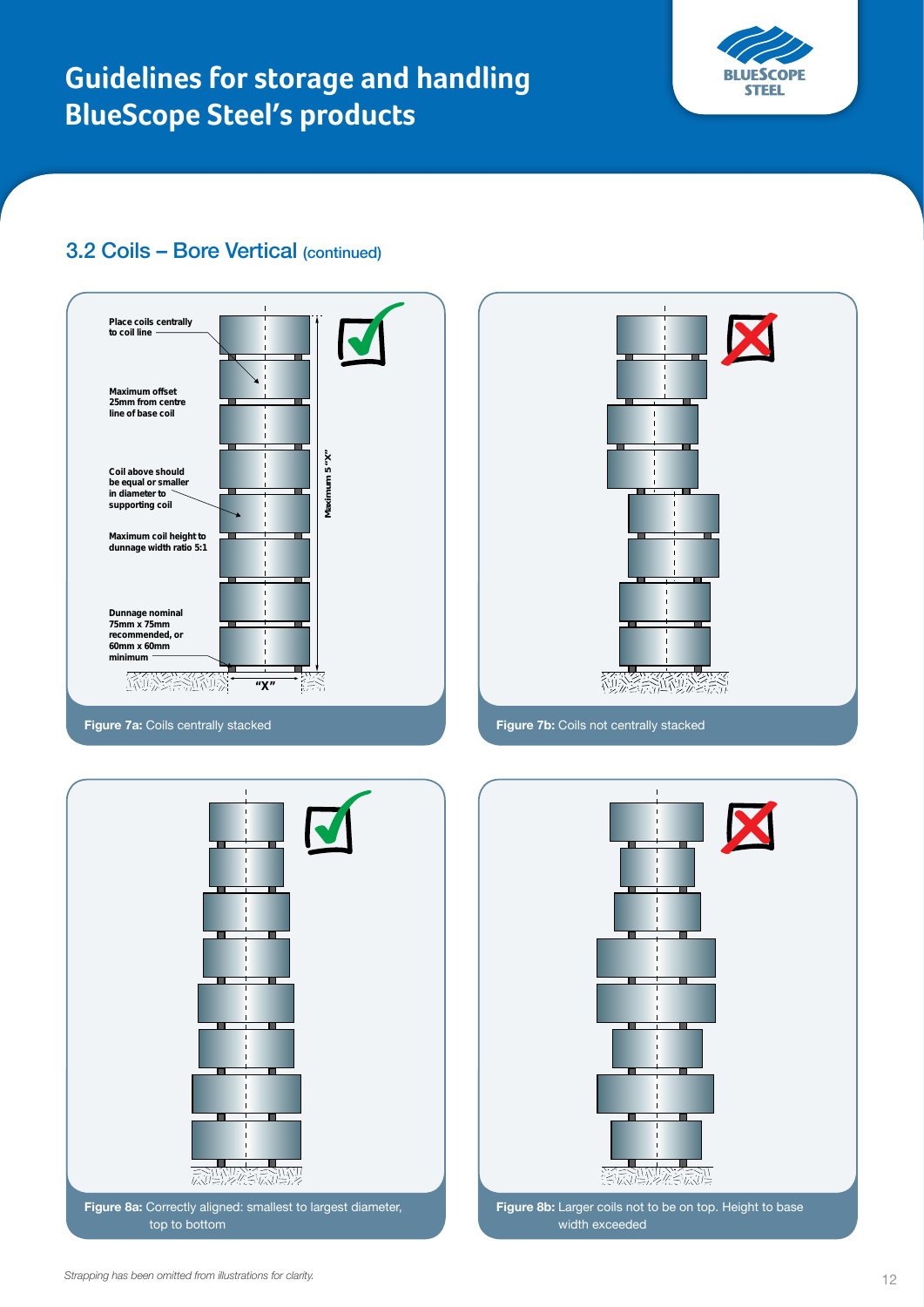

### 3.2 Coils – Bore Vertical (continued)



### 3.3 Plate and Sheet Packs (roll formed and flat steel)

This section applies to product normally handled in sheet pack form. Additional information for large, heavy plate is also included.

All individual packs should be symmetrical and stable.

Dunnage of hardwood or metal should be placed between bundles of sheets or frames (stillages) placed under packs to facilitate lifting. Dunnage should be symmetrical and of sufficient size to allow safe use of lifting/handling gear. Generally 75mm x 75mm is the preferred dunnage size but nominal 60mm x 60mm hardwood may be acceptable in some cases. Site specific engineering advice should be obtained.

Dunnage can be placed in either a transverse or longitudinal direction, depending on the lifting gear being used. Dunnage spacing is nominally 900mm for transverse placement and 700mm for longitudinal placement.

#### **Maximum Height**

To ensure pack and/or stack stability, the pack and/or stack height is limited to a multiple of the Narrowest Support Dimension throughout the whole stack (see Figure 10).

This multiple depends on the sheet or plate width as specified below:

 $= 2.0$  x Narrowest Support Dimension for sheet/plate that is 100 - 600mm wide

 $= 2.5$  x Narrowest Support Dimension for sheet/plate that is wider than 600mm

*Note: Sheet/plate that is less than 100mm wide needs a site-specific engineered system.*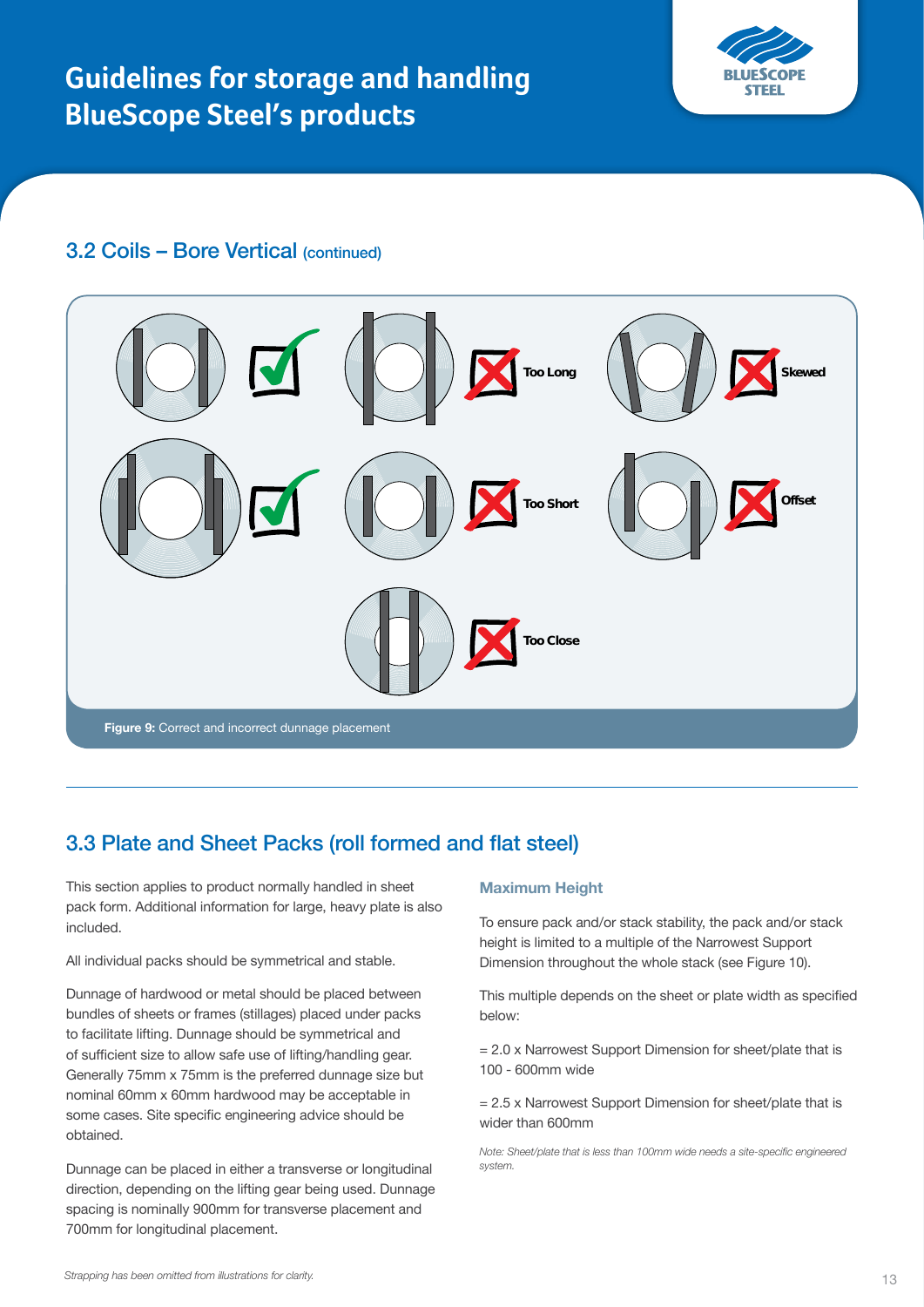

**900**

**(recommended)**

**(recommended)**

**Width**

**(recommended)**

**(recommended)**

#### 3.3 Plate and Sheet Packs (roll formed and flat steel) (continued) **900 (b)** (continued) **(recommended) 900 (recommended)**

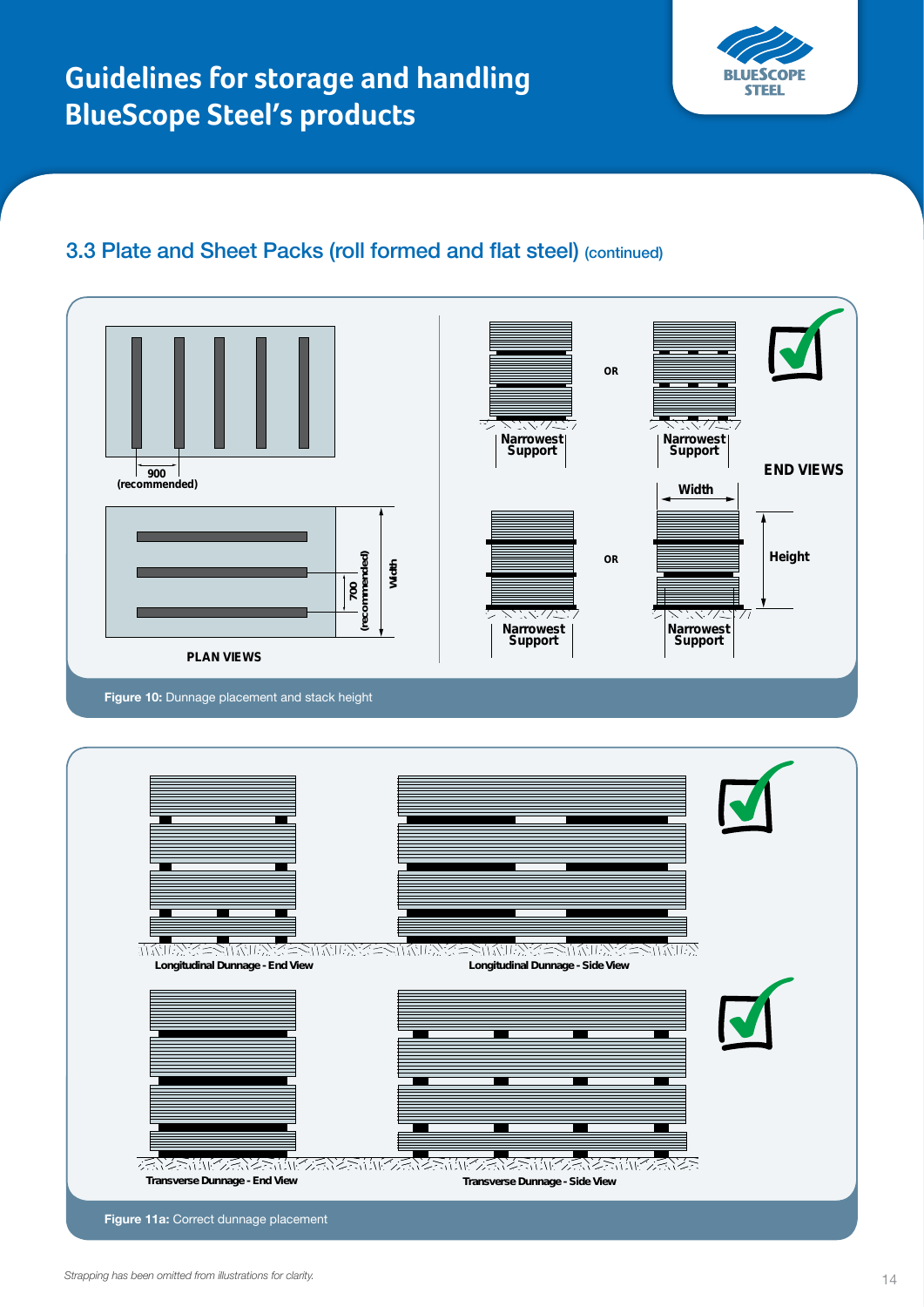

### 3.3 Plate and Sheet Packs (roll formed and flat steel) (continued)



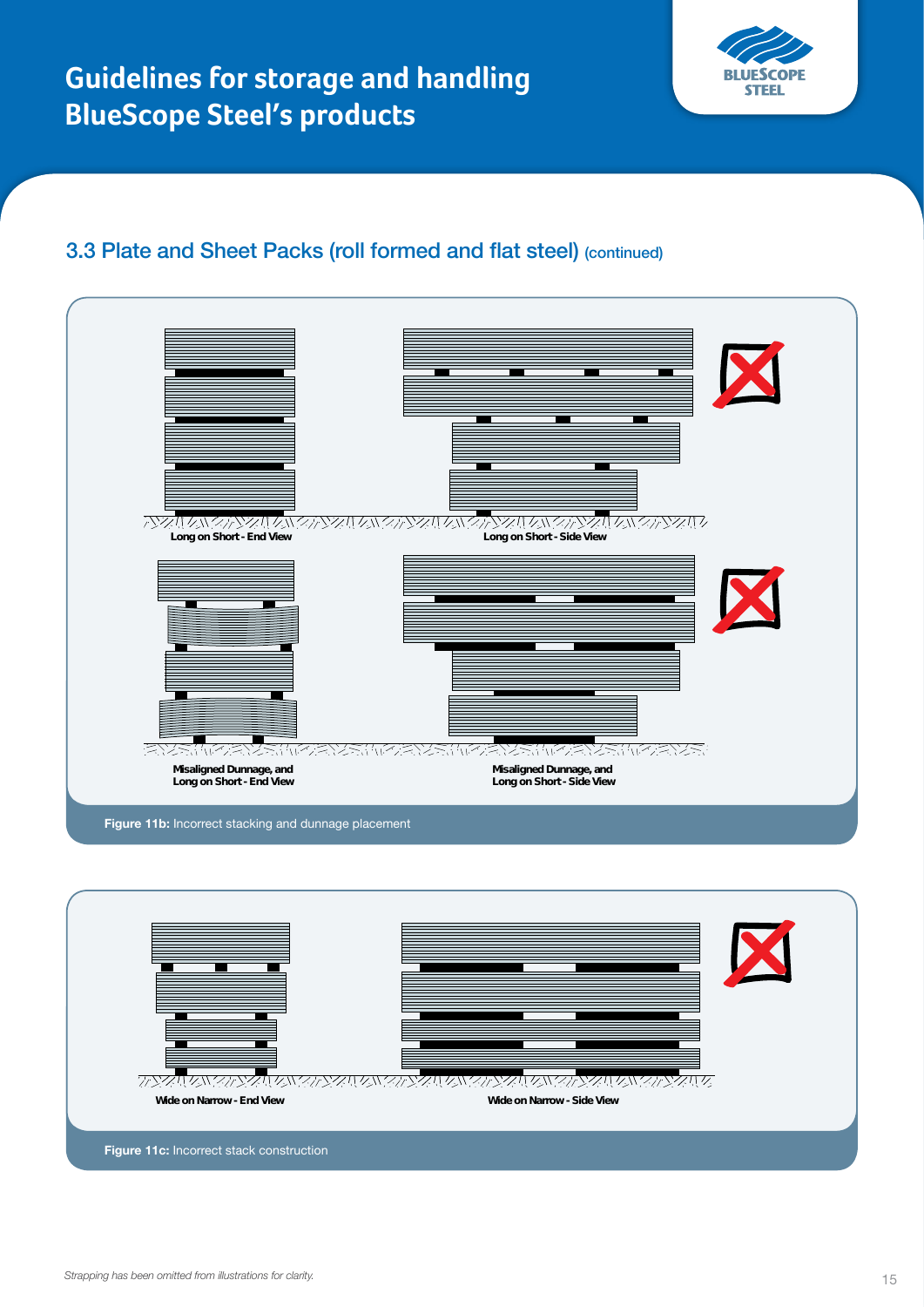

### 3.3 Plate and Sheet Packs (roll formed and flat steel) (continued)

#### **Large plate**

Wide, long or heavy gauge plate (including plain plate, floor plate, Q&T plate)

- Plate should be stored flat / horizontally on level ground
- Plate should not be stored on its edge without site specific engineering advice and engineered racks
- Larger plate should not be stored on top of plate with smaller dimensions in either width or length
- Dunnage should be spaced to fully support plate
- Dunnage should be nominally 75mm x 75mm however 60mm x 60mm may be acceptable in some cases, subject to risk assessment

Sharp edges of sheared plate and small slivers of scrap can cause injury. Appropriate cut resistant gloves should be worn when handling plate or scrap.

Plates on the floor can also be a trip hazard. Customers should develop site-specific procedures to address this risk.



#### **Dunnage**

- Dunnage should be vertically aligned within the stack when loading or stacking
- For light gauge plate, place dunnage as shown in Figures 13a and 13b
- When storing wide plates it may be necessary to use two pieces of dunnage in each row to stop the plates from bowing





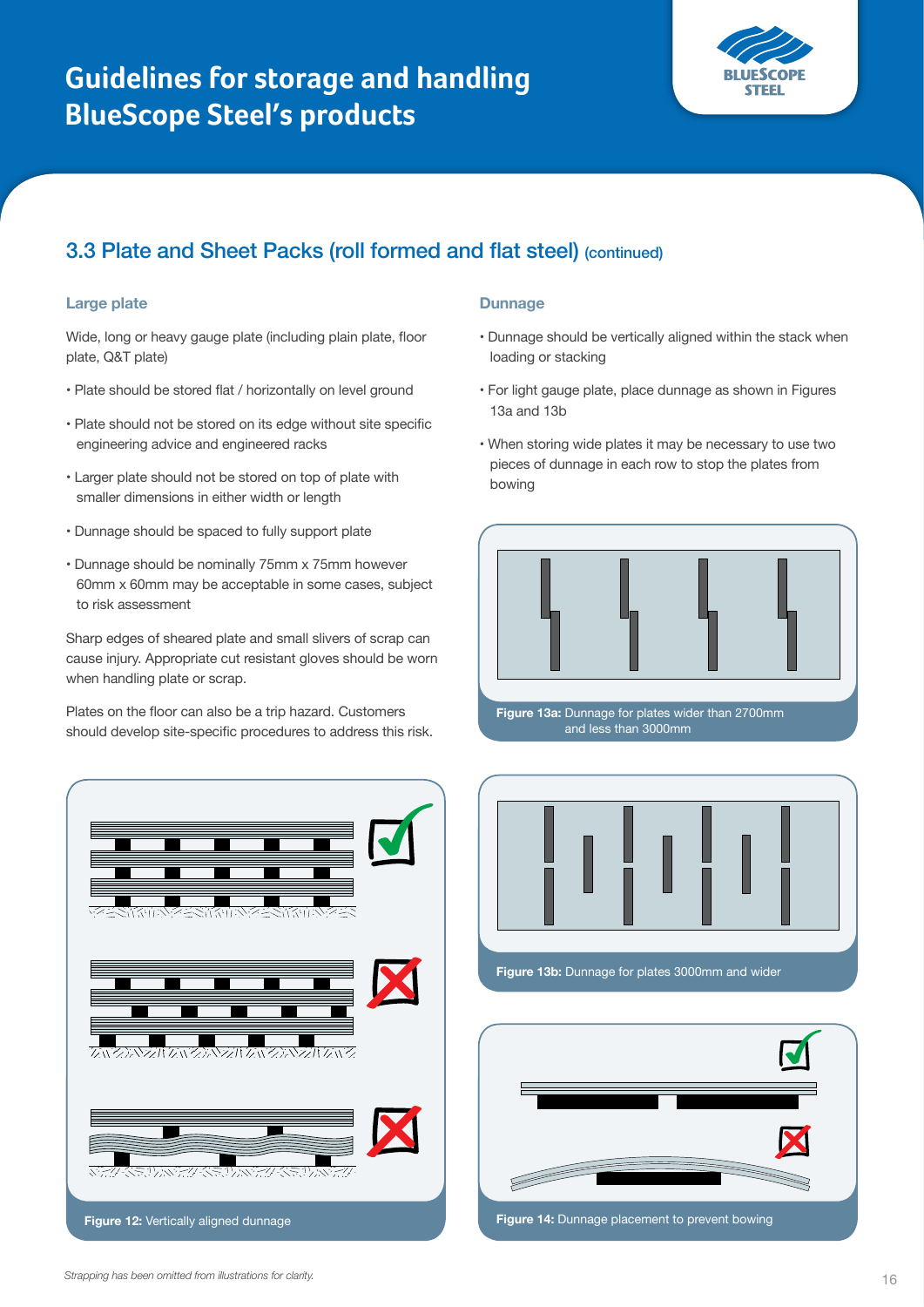

### 3.3 Sheet Packs and Heavy Plate (roll formed and flat steel) (continued)

#### **Lifting plate packs**

Pre-packed bundles, strapped together, should not be lifted by magnet as the strapping is not designed to hold the load of the entire bundle and would be in danger of snapping if exposed to the entire weight of the pack.



### 3.4 Mesh Products

- Mesh products should not be stored in stacks more than 1800mm high
- Mesh should be stored flat / horizontally on level ground
- Mesh should not be stored on its side without site specific engineering advice and engineered racks
- Larger sheets of mesh should not be stored on top of sheets with smaller dimensions in either width or length
- Space dunnage to fully support mesh
- Dunnage should be nominally 75mm x 75mm however 60mm x 60mm may be acceptable in some cases, subject to risk assessment
- Dunnage should be vertically aligned within the stack when loading or stacking
- A height to width ratio should be used as mesh is not always in a large sheet
- Sharp edges of mesh can cause injury. Appropriate cut resistant gloves should be worn when handling plate or scrap
- Mesh on the floor can also be a trip hazard. Customers should develop site-specific procedures to address this risk

### 3.5 Long Products (rod, bar, beams, columns etc)

- Long products should be stored on level ground and so that unintended movement is avoided
- Long products should not be stored as loose (un-bundled) product on top of each other without restraints to prevent movement. Site specific engineering advice should be obtained
- Product placed adjacent to walkways, work areas and driveways should be stored in a way that prevents unintended movement especially into high-risk areas. Site specific engineering advice should be obtained for high risk areas
- Do not lift bundles or packs with a magnet as the straps are not designed to support the weight of the pack / bundle
- Beams and columns should be stored web horizontal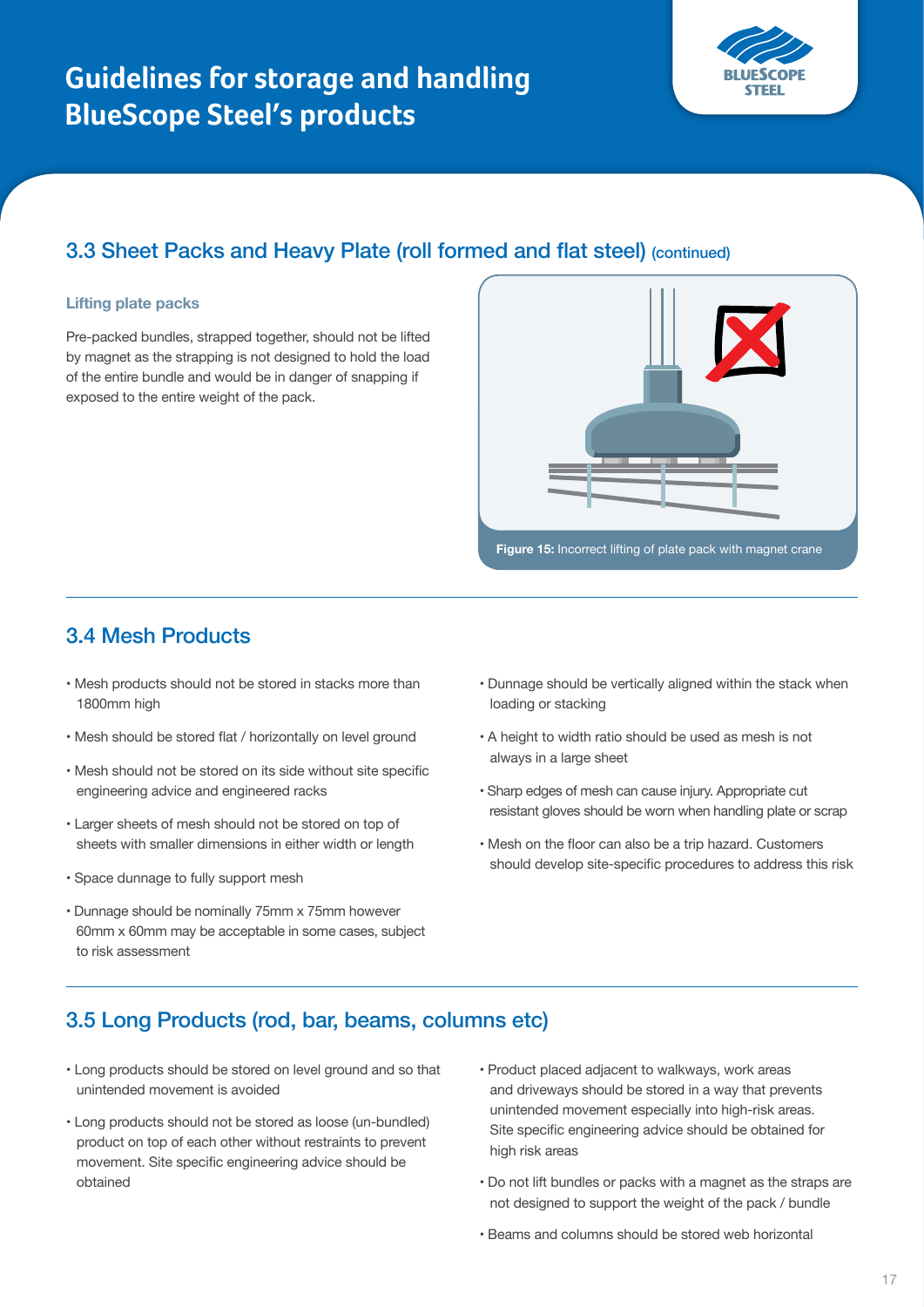

### 3.5 Long Products (continued)

### **Engineered storage**

• Racks and racking systems are sometimes utilized to store a range of products including plate, structural, tube, merchant bar and other special steel products. These systems depend on site specific engineering advice and are not covered in these guidelines

#### **Strapped bundles:**

- Long products should be left strapped in original manufacturer straps for storage
- Cut and remove the straps located in the middle of the load first and leave the strapping located nearest to the ends of the load to last
- CAUTION: When cutting tensioned strapping, beware of recoiling strapping and stored energy within product. Steel strapping also poses a cut risk and correctly fitting cut resistant gloves should be worn when handling it

#### **Stacking**

- Cylindrical shapes such as heavy round bar, pipes, etc. should be chocked to prevent product from rolling
- All products except flat bar, round bar and tubular products should be interlocked at all times

#### **Beams, Columns and Frames**

- Product should be stored in a stable and uniform manner as per these quidelines
- Product should be stored on hardwood dunnage only
- Frames and beams should be stored in the horizontal position (Figure 16)
- Horizontal storage can either be free-standing stacks or contained by some form of engineered racking based on site specific advice
- Stacks refer to free standing product without any form of containment
- Stack frames and beams with the widest on the bottom and the narrowest on top (Figure 17)
- Stack frames and beams with the longest on the bottom and the shortest on top (Figure 18)
- Align stacks of beams centrally (Figure 19)
- Products that are stored in stacks should not exceed 2.0m in height unless magnet access is available

Maximum height for a freestanding stack is:

- 2 x the widest width for frames and beams between 100 and 600 mm wide
- 2.5 x the widest width for frames and beams wider than 600 mm
- Beams and frames less than 100mm wide should be stored in racks based on site specific engineering advice

When using timber dunnage between frames and beams:

- Dunnage should be 100mm x 100mm hardwood and should be of sufficient length to go across the width of the stack. Small section timbers are likely to break due to point loading
- Dunnage should be inspected prior to use and disposed of immediately if unsound
- Minimum two lengths of dunnage between each layer up to 10 tonnes of product in the total stack. Additional dunnage may be required under the bottom row to distribute the weight when storing on surfaces such as sand or asphalt
- One additional length of dunnage between each layer for every 5 tonnes of product in the stack thereafter
- To prevent the dunnage splitting, the edge of the frame or beam should not be within 20mm of the end of the dunnage
- To prevent dunnage breaking, no frame or beam should be supported on an overhanging piece of dunnage
- Dunnage should be vertically aligned within the stack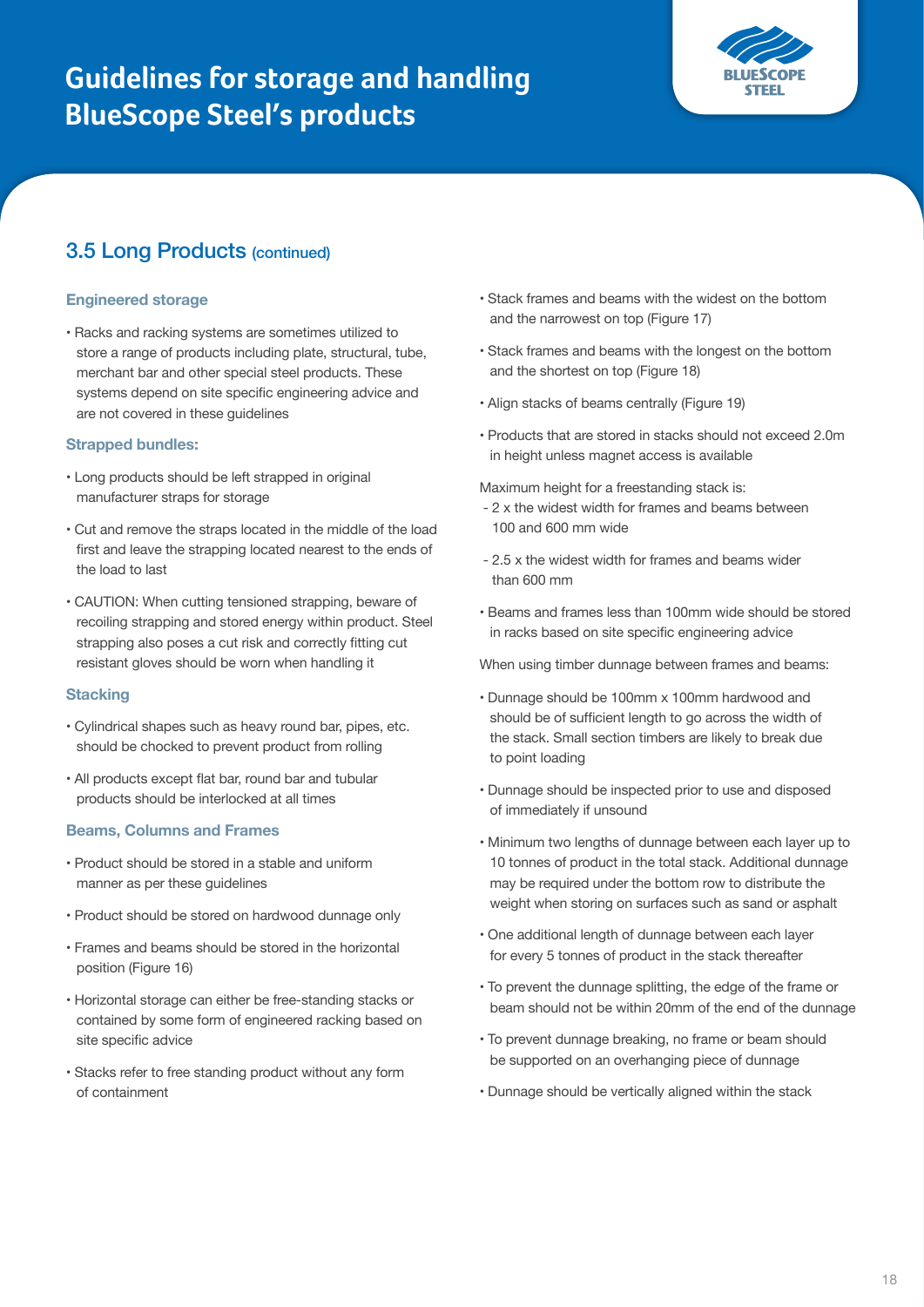

### 3.5 Long Products (continued)





**Figure 18:** Stack longest section on the bottom & shortest on top